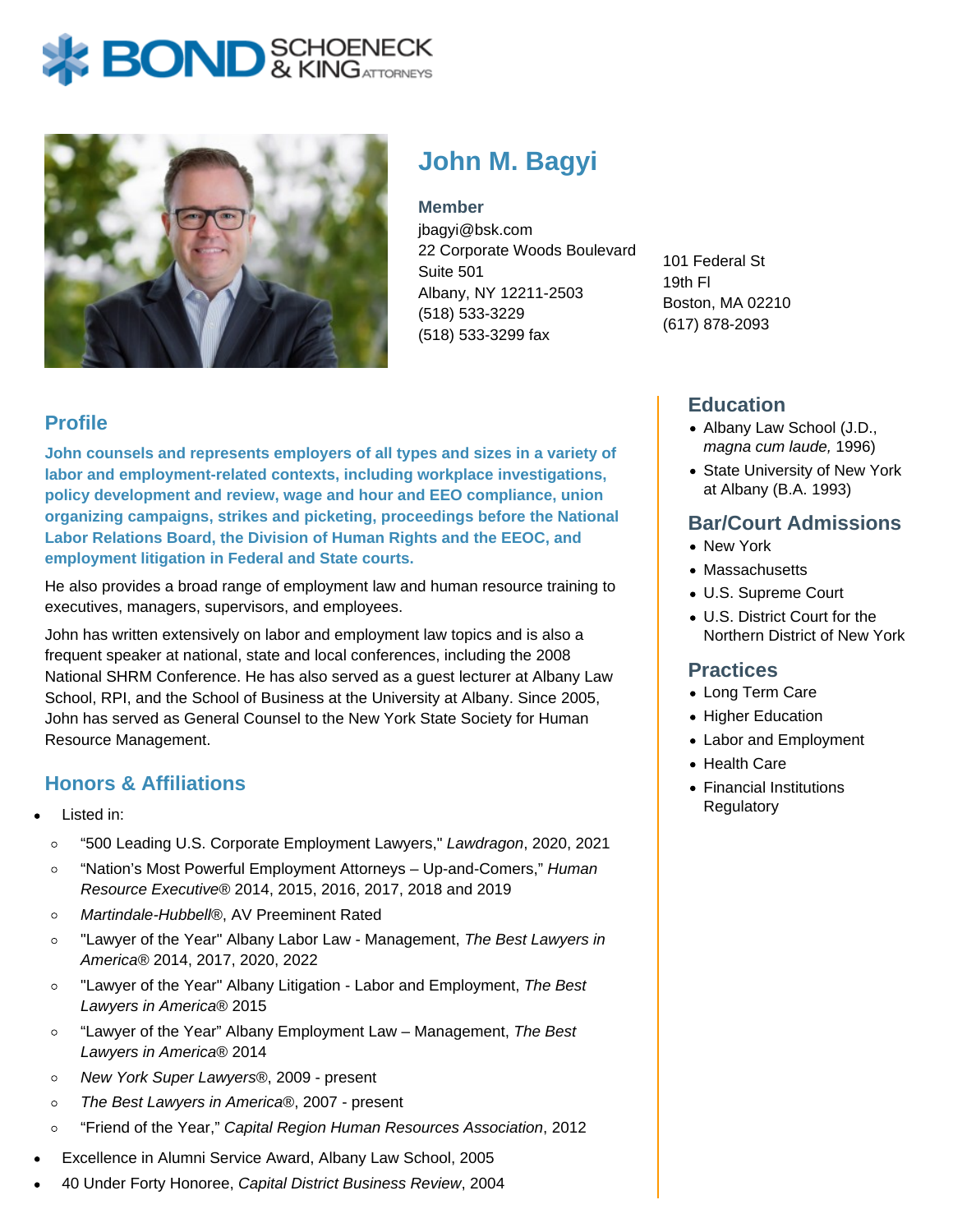

- Executive Editor, Albany Law Review
- New York State Bar Association

#### **Representative Presentations**

- Adirondack Regional Chambers of Commerce
- ADK HR
- American Automobile Association, National HR Conference
- American Society for Training & Development (ASTD), Hudson Mohawk Chapter
- Business Council of New York State, Labor and Human Resources Committee
- Capital District Women's Bar Association
- Capital Region Human Resources Association
- Capital Region Recruiters Network
- College and University Personnel Association (CUPA-HR)
- Columbia County Chamber of Commerce
- Columbia County HR Roundtable
- Empire State Society of Association Executives
- Healthcare Association of New York State (HANYS)
- HR Pro (formerly Personnel Management Association)
- Internation Personnel Management Association (IPMA)
- LeadingAge New York
- Manufacturers Association of Central New York (MACNY)
- Mid-Hudson Human Resource Association
- Mid-Hudson Valley Society for Human Resource Management
- Mohawk Valley Society for Human Resource Management
- New York Credit Union Association
- New York State Association of Health Care Providers
- New York State Association of Homes & Services for the Aging (NYAHSA)
- New York State Association of Professional Land Surveyors
- New York State Bar Association, Labor and Employment Section
- New York State Funeral Directors Association
- New York State Industries for the Disabled
- New York State Insurance Association
- New York State Rehabilitation Association
- New York State Job Service Employer Committees (Albany, Fulton/Montgomery, Schenectady, Rensselaer, Columbia & Greene Counties)
- New York State Society for Human Resource Management
- New York State Telecommunications Association, Inc.
- Northeast New York Health Care Human Resources Association
- Rensselaer County Chamber of Commerce
- Society for Human Resource Management

#### **Representative Publications**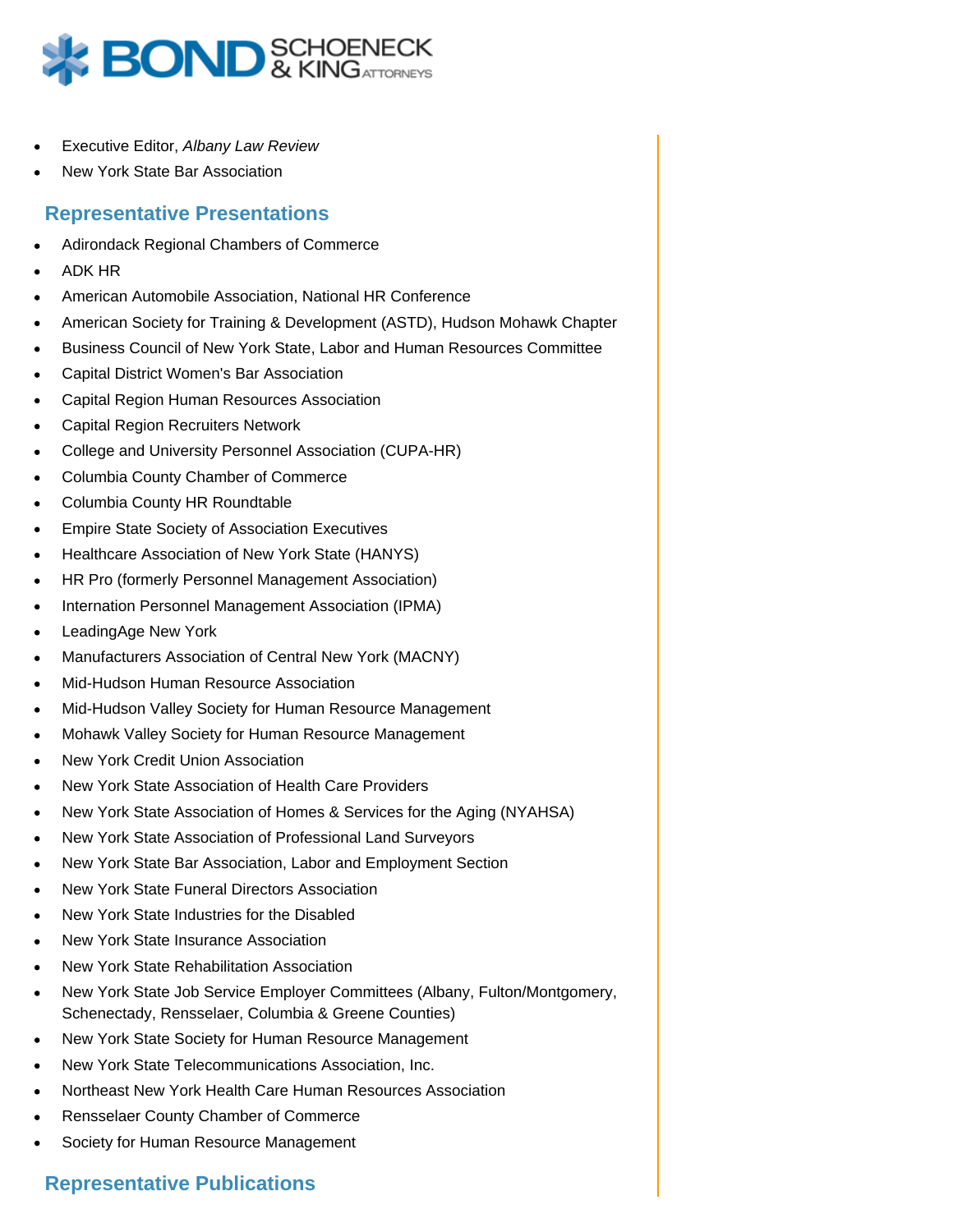

- Quoted in "Trump Sued Over 'One Reg In, Two Out' Executive Order," Society for Human Resource Management Newsletter, February 14, 2017
- New York's salary threshold for executive and administrative exemptions has increased," Business Journal News Network, February 13, 2017
- Quoted in "Businesses react to changes in OT rules," The Daily Gazette, December 19, 2016
- Quoted in "Locally, opinions divided on Obama's overtime rule change," The Daily Gazette, May 18, 2016
- John M. Bagyi and James Holahan, "What Employees Don't Know Hurts Everyone," New York Law Journal Special Report, March 9, 2014
- John M. Bagyi and W.S Becker, "The Civil Rights Act of 1991," Human Resources Encyclopedia, Pfeiffer, 2011
- "Preventing Harassment," Security Management, January 2009
- "Legal Q&A," CRHRA Newsletter, 2001-2004
- "Employee handbooks: a tool to avoid employer liability," Professional Insurance Agents Magazine, June 2004
- John M. John and Peter A. Jones, "Blowing the Whistle: Dealing with Sarbanes Oxley and Beyond," HR Review, New York State Society for Human Resource Management, Spring/Summer 2004
- "Union Organizing what you need to know now, Tools for the Trade," New York State Association of Health Care Providers, May/June 2004
- John M. Bagyi and Peter A. Jones, "What HR Professionals Need To Know About HIPAA's Privacy Regulations," HR Review, New York State Society for Human Resource Management, Fall/Winter 2002
- "Employee Handbooks Have Become A Necessary Tool For Employers," Capital District Business Review, July 5, 2002
- "New Union Election Law Affects Some Employers," The Human Resource Line, The Business Council of New York State, February 2002
- John M. Bagyi and Louis P. DiLorenzo, "Employment Litigation in Upstate New York: Results of the Bond, Schoeneck & King Study," New York Employment Law & Practice, October 2001 Contributor, Paul Grossman, et al., Employment Discrimination Law (Supp. 2000; Supp. 2002)
- "Board of Education of Kiryas Joel v. Grumet: Misconstruing the Status Quo as a Neutral Baseline," 60 Albany Law Review 543, 1996
- "Carmen Beauchamp Ciparick: The Court of Appeals' Voice of Compassion," 59 Albany Law Review 1913, 1996

#### **Other Activities**

- Founder & Facilitator, CRHRA HR Leadership Program, 2006-present
- General Counsel, New York State Society for Human Resource Management, Inc., 2005-present
- Founder & Facilitator, CRHRA/Bond HR Executive Briefing Series, 2004-present
- Board of Directors, Alzheimer's Association Northeastern New York Chapter, 2018-2021